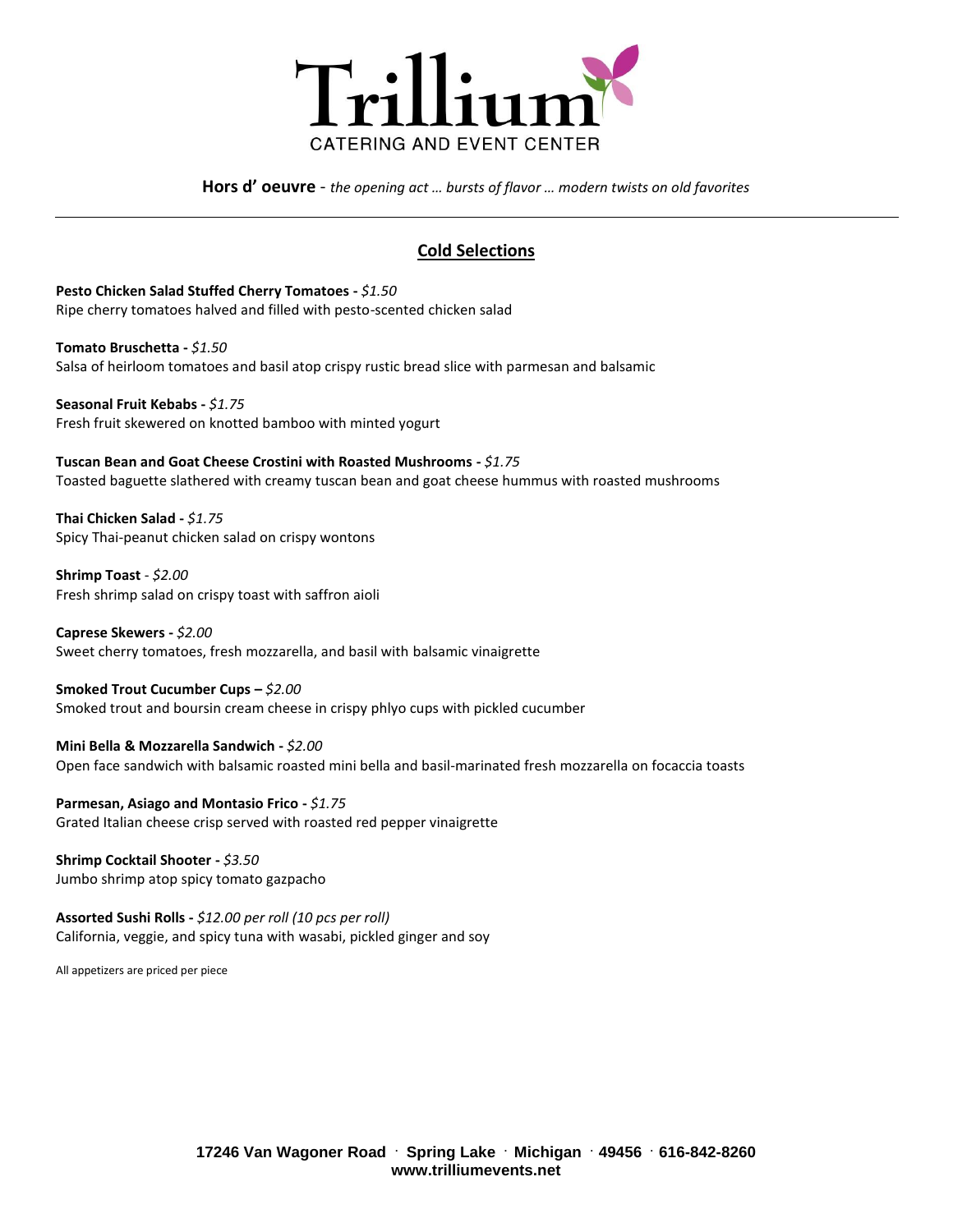# **Hot Selections**

Each of these items can also be served as part of a stationary hors d'oeuvre buffet. Menus and prices for hors d'oeuvre-only parties are custom-tailored to meet your vision and start at \$19.00 per person. Plated appetizers available inquire for options that would pair with your meal.

**Crimini Mushrooms with Parmesan Pancetta Stuffing -** *\$1.25*  Panko crumb, savory herb, pancetta, and parmesan stuffing atop crimini mushroom caps

**Polenta Fries -** *\$1.25* Crispy polenta fries with warm caramelized onion gorgonzola dipping sauce and roasted tomato sauce

**Mini Pronto Pups -** *\$1.50* Spicy ketchup and honey dijon dipping sauces

**Mini BLTs -** *\$1.75*  Tiny bacon, lettuce and tomato sandwiches with herb aioli on focaccia

**Chicken or Beef Satay -** *\$1.75* Thinly sliced marinated and grilled chicken or beef skewers with thai peanut and chili lime dipping sauces

**Samosas -** *\$1.75* Crunchy vegetable and cilantro filled wonton crisps

**Jerk Chicken Skewers -** *\$2.00*  Grilled sliced chicken breast marinated in a fiery jerk sauce, mango salsa

**Southern BBQ Pork Bites –** \$*2.00* Crispy grits, braised pork, carolina BBQ sauce, fried kale

**Bavarian Sliders -** *\$2.75* Grilled mini burgers on pretzel rolls with pickles, smoked cheddar and honey mustard

**Tuna Wonton -** *\$3.00 each* Spice seared tuna on crispy wonton with gingered slaw and wasabi – soy aioli

**Coconut Shrimp –** *\$3.50* Coconut shrimp served with a sweet chili sauce

**Bacon Wrapped Scallops –** *\$3.50* Grilled scallops wrapped in crispy bacon with honey mustard

**Mini Crab Cakes –** *\$4.00* Mini crab cakes served with a spicy creole remoulade sauce

All appetizers priced per piece or person

*\*These items are cooked to order and may be served raw or undercooked. Consuming raw or undercooked meats, poultry, seafood, shellfish, or eggs may increase your risk of food-borne illness.*